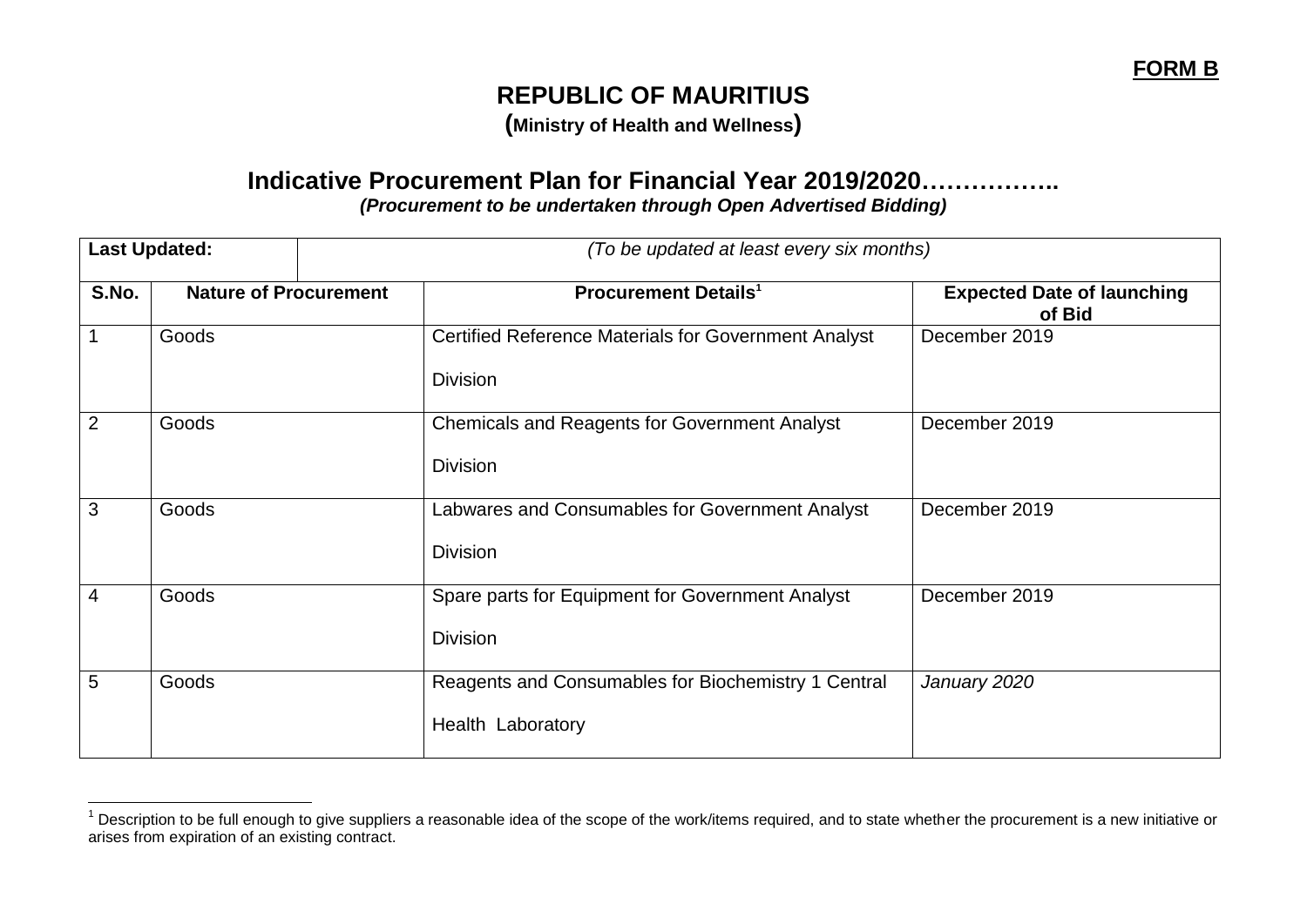| 6              | Goods | Reagents and Consumables for Biochemistry 2 Central     | January 2020 |
|----------------|-------|---------------------------------------------------------|--------------|
|                |       | Health Laboratory                                       |              |
| $\overline{7}$ | Goods | Reagents and Consumables for National Blood             | January 2020 |
|                |       | Transfusion Service - Routine Central Health Laboratory |              |
| 8              | Goods | Reagents and Consumables for National Blood             | January 2020 |
|                |       | Transfusion Service - TTI & NAT Central Health          |              |
|                |       | Laboratory                                              |              |
| $9\,$          | Goods | Reagents and Consumables for Haematology-Routine        | January 2020 |
|                |       | Central Health Laboratory                               |              |
| 10             | Goods | Reagents and Consumables for Haematology- Special       | January 2020 |
|                |       | Central Health Laboratory                               |              |
| 11             | Goods | Reagents and Consumables for Bacteriology And Sel       | January 2020 |
|                |       | Central Health Laboratory                               |              |
| 12             | Goods | Reagents and Consumables for Histopathology Central     | January 2020 |
|                |       | Health Laboratory                                       |              |
| 13             | Goods | Reagents and Consumables for Cytology Central Health    | January 2020 |
|                |       | Laboratory                                              |              |
|                |       |                                                         |              |